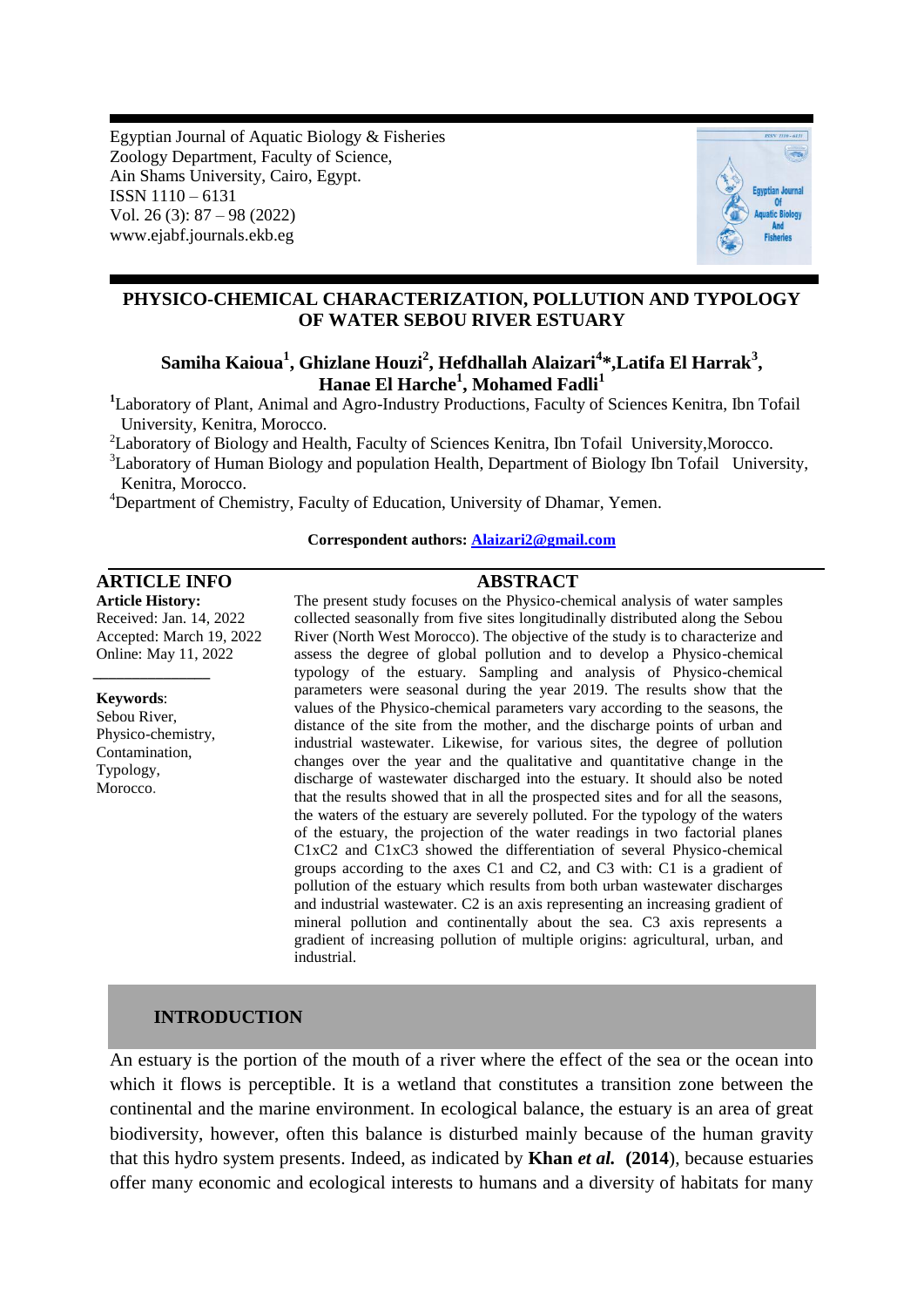species of great interest to humans, these ecosystems are subject to many constraints of human origin. However, as an ecosystem, estuaries are very fragile. Thus, most estuaries face a range of stresses so much that estuarine degradation is a common problem in developing countries (**Kennish, 2002; Zambrano-Monserrate and Ruano, 2021**). And, almost on a global scale, estuarine ecosystems are degrading and human action is the main cause ( **Lotze**  *et al***. 2006; de Juan** *et al.* **2014**). In fact, estuaries often constitute a receiving environment, direct or indirect, of substances contaminated by pollutants, of untreated urban or industrial wastewater discharges, and of leaching water from the river basin supplying the estuary (**Borrego** *et al.* **2013**). Another type of degradation that disrupts the physicochemical quality of the estuary environment is poorly studied development or the dredging of sand from the estuary (**Hughes** *et al***. 2014).** Moreover, among the consequences of anthropogenic interventions on estuaries is the gradual loss of ecological balance which often begins with a change in the physico-chemical conditions of the water in the estuary resulting in a subsequent biological modification of the water in The hydro system. Thus, to develop any preventive control strategy against an evolution of the degradation of an estuary, it is necessary, first of all, to estimate the physicochemical characteristics of the biotope.

## **MATERIALS AND METHODS**

#### **Study site: Sebou River**

The estuary, site of our study, is the final part of the Sebou River, a stream in the northwestern part of the Moroccan Atlantic coast. This river originates in the mountains of the Middle Atlas, stretches over 614 km with a watershed covering a large area.. The lower part of Sebou crosses the plain of Gharb. The climate of the estuary and Mediterranean area has an oceanic influence, but inside the basin the climate becomes more continental. Moreover, according to **El Blidi and Fekhaoui (2003**) the hydrology of the lower part of Sebou is linked to seasonal variations in the climate and reflects that of precipitation. The water regime of the river is also confronted with the tidal dynamic which conditions the various parameters of the environment, in particular its hydrology (Figure. 1). Note that the Sebou basin has a number of industrial activities on the banks of its main river, including sugar factories, paper mills, oil mills, tanneries, cement factories, the textile industry and the oil refinery. Similarly, several human agglomerations have developed on the edge, the two cities of Rabat and Fes are the main ones. Moreover, the Sebou wadi is considered one of the most polluted Moroccan rivers. The origin of its pollution is multiple: urban and / or agricultural wastewater discharges, agricultural activities, drainage water from the watershed, etc.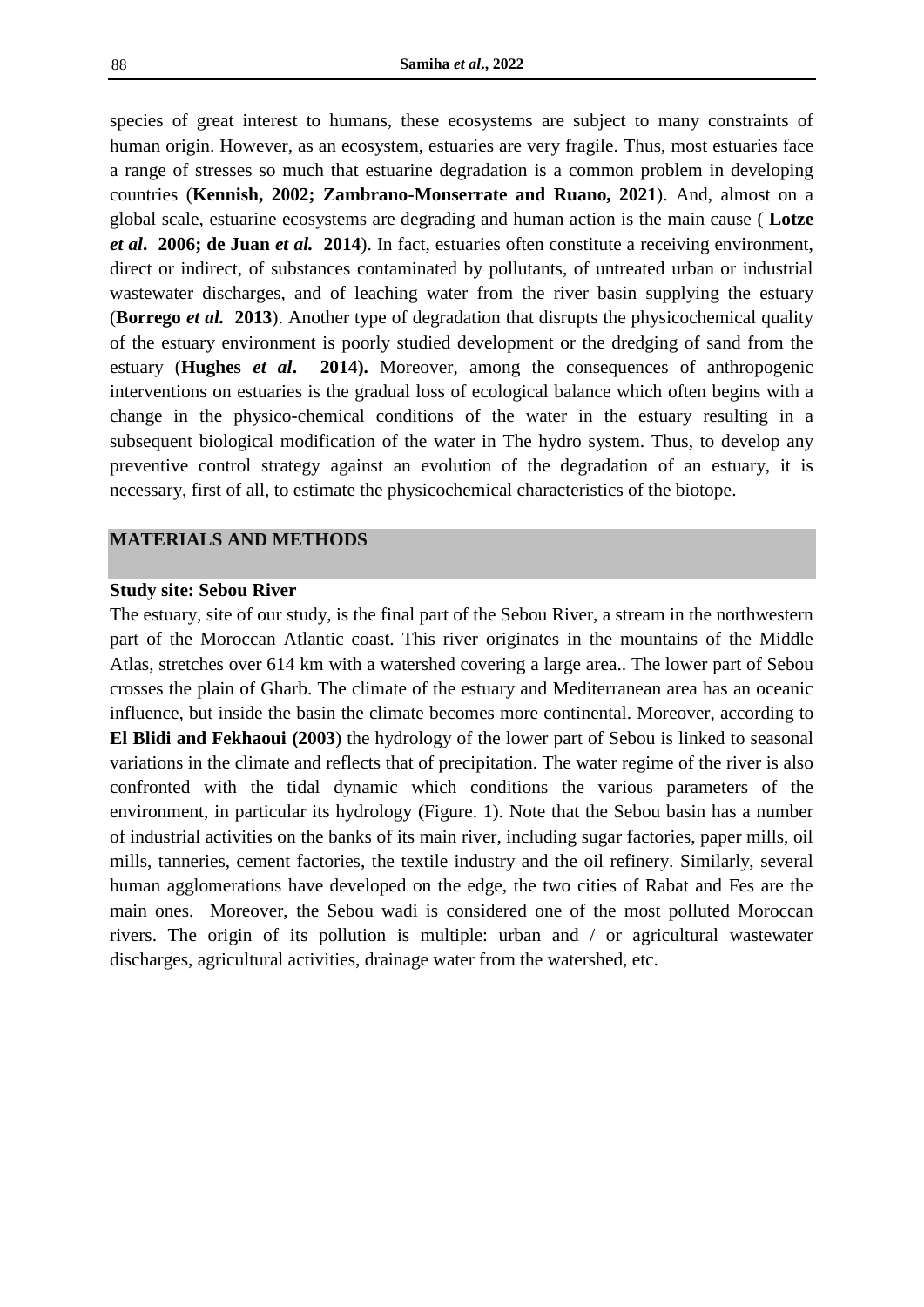**\_\_\_\_\_\_\_\_\_\_\_\_\_\_\_\_\_\_\_\_\_\_\_\_\_\_\_\_\_\_\_\_\_\_\_\_\_\_\_\_\_\_\_\_\_\_\_\_\_\_\_\_\_\_\_\_\_\_\_\_\_\_\_\_\_\_\_\_\_\_\_\_\_\_\_\_\_\_\_\_\_\_\_\_\_\_\_\_\_**



Figure 1: Study area

## **Samples collection**

The physicochemical characterization of the collected water, via the measurement of fourteen physicochemical parameters, of which the temperature, the pH and the conductivity were measured in situ by a digital electronic equipment, and other parameters which were measured by chemical volumetry. In our choice of the stations to prospect (Figure. 1), we took into consideration the distance of the station from the mouth of the estuary and, consequently, the importance of the influence of the action of the sea on the physico-chemical conditions of the water at station level. Likewise, we took into account the position of the station in relation to the nearest source of pollution. Thus the five selected stations are characterized by:

S1: located most upstream of the studied part of the estuary it is at 10 km upstream from the industrial waste collector of the paper factory (CMCP). It is the least exposed to the discharge of wastewater from the city of Kenitra and the most influenced by continental waters and conditions.

S2: Located with the Cherifienne Petroleum Company and the wastewater collector of the CMCP company;

S3: Located downstream from the port of Kenitra and receiving domestic waste from the city of Kenitra.

S4: Located between the mineral port and the fishing port of the city of Kenitra

S5: located 500 m from the mouth; it is the area most exposed to maritime influences.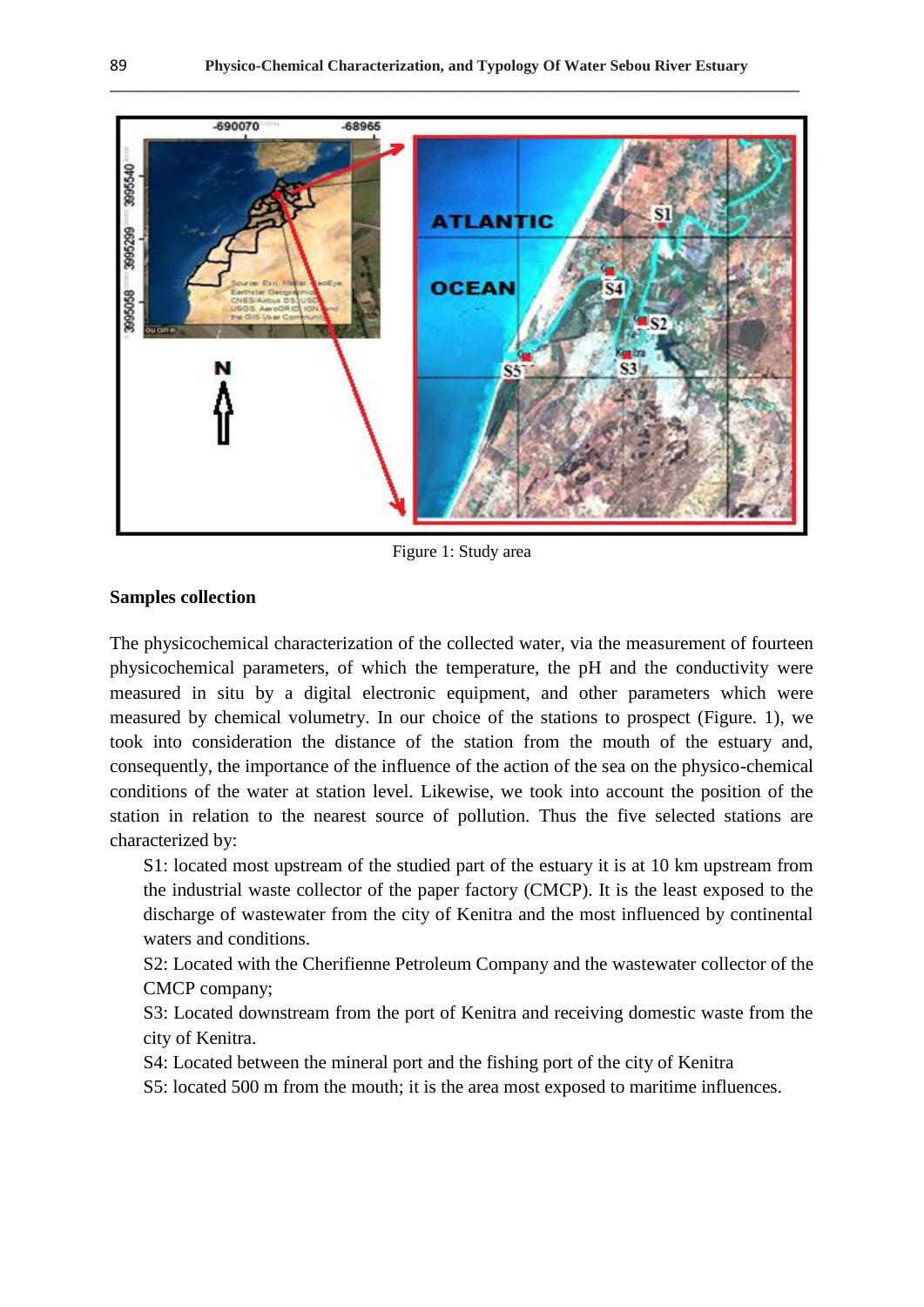In addition, the sampling of the water to be analyzed was carried out seasonally and at low tide. The collected water was stored at 4°C until processing and physicochemical analyzes within 48 hours of collection.

#### **Statistical analysis of the results**

The physico-chemical characterization of water data set was subjected to four types of statistical analysis: univariate, bivariate and multivariate (principal component analysis, PCA), and to an evaluation of the degree of pollution by water global pollution index (P) whose formula is:

$$
P=\frac{1}{n}\sum_{i=1}^n Ci/Si
$$

Where Ci is the measured concentration of the pollutant or chemical parameters (in mg / l); Si represents the limits authorized by the Moroccan government for the control of the quality of surface water (**Meyer-Reil and Köster, 2000**), it is the number of pollutants selected. As has been reported by Mishra *et al.* (2016) and Zhao *et al.* (2020), this index qualifies the water as clean if P <0.20, as sub-clean if 0.20 <P $\leq$  0.40, as slightly polluted if 0.4 <P  $\leq$  1.00, as moderately polluted if 1.01 <P≤2.0) and highly polluted if P> 2.0 ( **Mishra** *et al.* **2016; Zhao**  *et al***. 2020**).

## **RESULTS AND DISCUSSION**

#### **Estimation of the physical parameters of the environment**:

The results of this estimation are grouped in Table1.

Water temperature ranged from 16.6 to 27.5 °C, the lowest temperature was in station 2 in winter, and the high temperature was in station S1 in autumn. The pH values fluctuate between 7.5 (station 1 in spring) and 8.7 (station 3 in winter). The electrical conductivity (CE) and salinity (TDS) respectively vary from 2836 to 14847 µs / cm and from 1815 to 9502 mg /l. The highest values were shown in the fall at station 5 and the lowest values at station 1 in the spring. The BOD5 and COD concentrations varied respectively from 158.6 to 542.4 mg / l and from 127.3 to 824. The lowest value of BOD5 was measured in a station 4 in summer, the highest value was noted at station 3 in the fall similarly the lowest value of COD was shown at station 3 in the fall, the highest values were at station 2 in the spring and at station 3 in a summer. The concentration of suspended matter (SEM) varies between 187 and 521 mg / l. The lowest value was in station 1 in summer and the highest value was in station 3 in spring. Respectively, the concentrations of  $NH_4^+$  and  $NO_3^-$  vary from 7,200 to 19.6 mg / 1 and from 11.1 to 18.3 mg / l. The low values were measured in Station 5 in autumn and in station 4 in autumn, while the highest values were measured in station 3 in spring and in station 2 in spring. Respectively, the concentration of  $NO<sub>2</sub>$  and O-PO4 vary between 0.46-0.10 mg / 1 and 0.25 - 1.61 mg / l respectively. The lowest values were in station 1 in spring and in station 3 in autumn, the highest concentrations were in station 2 in spring and in station 2 in summer. Respectively, the concentrations of  $HCO_3^-$  and  $SO_4^-$  vary between 16.5-5.31 mg / 1 and 191.792 mg / l and respectively the lowest concentrations in summer in station 1 in winter and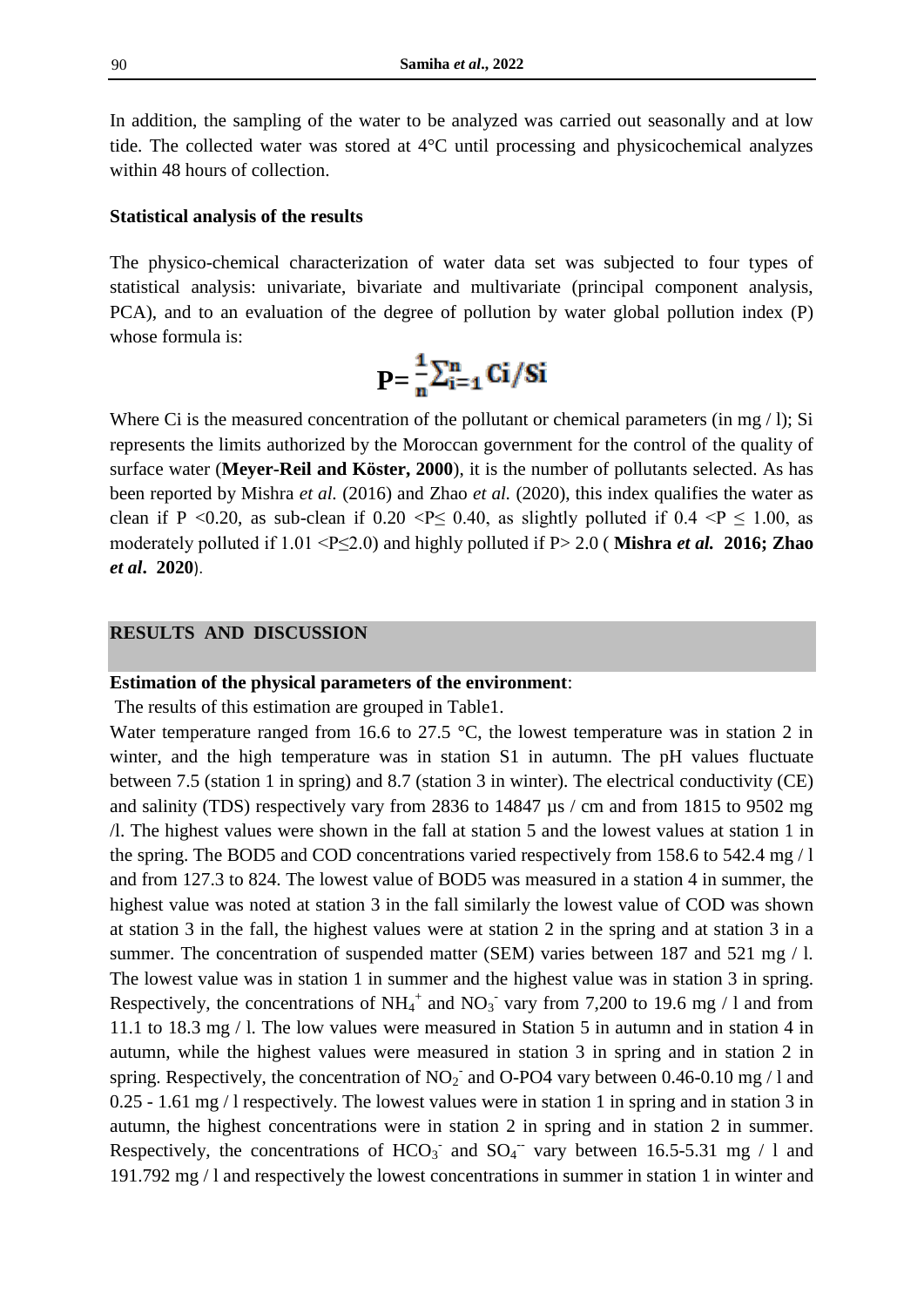in station 1 in autumn. While, the highest concentrations were measured in station 1 in autumn and station 5 in spring and autumn.

**\_\_\_\_\_\_\_\_\_\_\_\_\_\_\_\_\_\_\_\_\_\_\_\_\_\_\_\_\_\_\_\_\_\_\_\_\_\_\_\_\_\_\_\_\_\_\_\_\_\_\_\_\_\_\_\_\_\_\_\_\_\_\_\_\_\_\_\_\_\_\_\_\_\_\_\_\_\_\_\_\_\_\_\_\_\_\_\_\_**

| <b>STATION</b>    | Temperature<br>E | $\rm H$ | Condictivity<br>Electrical<br>(EC) | Oxygen(DO)<br>Dessolved | HCO3 | matter (SPM)<br>Suspended | влогодса<br><b>GAAAA</b><br>Demand<br>oxygen | Demand<br>oxygen | Salinity (TDS) | NH4  | NO <sub>3</sub> | NO <sub>2</sub> | O-PO4 | SO <sub>4</sub> |
|-------------------|------------------|---------|------------------------------------|-------------------------|------|---------------------------|----------------------------------------------|------------------|----------------|------|-----------------|-----------------|-------|-----------------|
| S1Wi              | 24               | 7.6     | 3215                               | 2.1                     | 5.31 | 284                       | 329                                          | 570.6            | 2057.6         | 11.3 | 12.7            | 0.2             | 0.44  | 364.2           |
| S1Sp              | 22.8             | 7.5     | 2836                               | 2.3                     | 13   | 281                       | 227.2                                        | 454.2            | 1815.04        | 11.5 | 13.2            | 0.1             | 0.38  | 392             |
| S1Su              | 26               | 7.8     | 2952                               | 3.45                    | 12.5 | 294                       | 198                                          | 324              | 1889.28        | 14.4 | 14              | 0.15            | 1.5   | 486             |
| S1Au              | 27.5             | 7.7     | 2837                               | 2.7                     | 16.5 | 187                       | 396.15                                       | 498.5            | 1815.68        | 12.7 | 15.8            | 0.13            | 0.46  | 191             |
| S <sub>2</sub> Wi | 16.6             | 8.17    | 7810                               | 1.3                     | 8.1  | 498                       | 541.7                                        | 605.1            | 4998.4         | 15.9 | 16.6            | 0.15            | 1.58  | 346             |
| S <sub>2</sub> Sp | 23               | 8.29    | 6122                               | 1.9                     | 10.2 | 520                       | 442                                          | 824              | 3918.08        | 15.3 | 18.3            | 0.46            | 1.51  | 412             |
| S <sub>2</sub> Su | 26.7             | 7.9     | 8756                               | 2.34                    | 13   | 312                       | 225.4                                        | 502.6            | 5603.84        | 14,6 | 17              | 0.37            | 1.61  | 464.6           |
| S <sub>2</sub> Au | 24               | 7.59    | 7512                               | 2.19                    | 12   | 310                       | 428.7                                        | 626              | 4807,68        | 17,8 | 15,24           | 0.37            | 0.45  | 245.54          |
| S3Wi              | 16.7             | 8.7     | 9122                               | 2.6                     | 6.3  | 462                       | 532.7                                        | 824              | 5838.08        | 16.4 | 14,9            | 0.35            | 1.45  | 223             |
| S3Sp              | $22\,$           | 8.5     | 9134                               | 5.1                     | 8    | 521                       | 423.2                                        | 735.4            | 5845.76        | 19.6 | 14,2            | 0.37            | 0.42  | 398             |
| S3Su              | 26.2             | 7.8     | 10961                              | 3.2                     | 10.3 | 373                       | 259                                          | 805              | 7015.04        | 15.3 | 15,6            | 0.42            | 1.56  | 411             |
| S3Au              | 19               | 0.53    | 11965                              | 3.32                    | 9    | 330                       | 542.4                                        | 127.3            | 7657.6         | 15.7 | 12,8            | 0.41            | 0.25  | 505.7           |
| S <sub>4</sub> Wi | 19               | 7.6     | 9706                               | 5.56                    | 7.9  | 327                       | 425                                          | 429.2            | 6211.84        | 13.4 | 11,5            | 0.27            | 0.37  | 372             |
| S <sub>4</sub> Sp | 22.9             | 7.6     | 12500                              | 5.6                     | 8.5  | 354                       | 319.3                                        | 324              | 8000           | 15,5 | 12,9            | 0.26            | 0.92  | 456             |
| S4Su              | 23               | 7.7     | 12509                              | 2.43                    | 13   | 381                       | 158.6                                        | 423.4            | 8005.76        | 13.6 | 13,3            | 0.22            | 1.42  | 498             |
| S <sub>4</sub> Au | 20               | 7.53    | 11697                              | 3.91                    | 6    | 500                       | 487.9                                        | 523              | 7486.08        | 12.9 | 11,2            | 0,25            | 0.35  | 403             |
| S5Wi              | 19.5             | 7.87    | 12150                              | 4.84                    | 14.6 | 324                       | 227                                          | 324              | 7776           | 10.1 | 11,9            | 0,32            | 0.38  | 325             |
| S5Sp              | 20.7             | 7.96    | 13164                              | 5,9                     | 15   | 365                       | 226.6                                        | 23.4             | 8424.96        | 12.6 | 13,2            | 0,17            | 0,42  | 792             |
| S5Su              | 21               | 7.6     | 14765                              | 4,6                     | 12.3 | 388                       | 168,2                                        | 275              | 9449,6         | 11.8 | 14,5            | 0.22            | 1.39  | 622.6           |
| S5Au              | 20               | 7.7     | 14847                              | 5.1                     | 12   | 401                       | 479.9                                        | 342.4            | 9502.08        | 7.2  | 11.1            | 0.25            | 0.48  | 792             |

Table 1: Values of the physico-chemical parameters

## **Assessment of the physico-chemical pollution of the environment**

The physico-chemical parameters concerned by this type of assessment must have the same units of measurement. Thus, eight parameters are affected because they are all expressed in milligrams per liter. The results are grouped in Table 2.

| <b>Statio</b>               | Wi<br>−<br>$\boldsymbol{\Omega}$ | င်္ဘ<br>↽<br>S     | Ξ<br>の<br>−<br>$\sigma$ | Ξ<br>◥<br>−<br>σ     | Wi<br>$\overline{\text{S}}$                                            | 2Sp<br>S            | 2S <sub>u</sub><br>Ø        | $\mathbf{N}$<br>S  | 3Wi<br>Ø                | 3Sp<br>Ø          | 3S <sub>u</sub><br>Ø           | ⋖<br>$\mathbf{\omega}$<br>S | Wi<br>ਚ<br>Ò | 4Sp<br>Ø                | 4Su<br>Ø              | ᇺ<br>◥<br>S | Ψi<br>m<br>Ø              | 5Sp<br>S                  | 5Su<br>Ø                  | ın,<br>$\boldsymbol{\omega}$ |
|-----------------------------|----------------------------------|--------------------|-------------------------|----------------------|------------------------------------------------------------------------|---------------------|-----------------------------|--------------------|-------------------------|-------------------|--------------------------------|-----------------------------|--------------|-------------------------|-----------------------|-------------|---------------------------|---------------------------|---------------------------|------------------------------|
| ≏                           | $\sim$<br>⌒<br>७                 | ↴<br>$\omega$<br>∽ | σ<br>↽                  | $\infty$<br>$\Omega$ | $\overline{\phantom{0}}$<br>$\bullet$<br>⊂<br>$\overline{\phantom{0}}$ | 8<br>$\bullet$<br>െ | 87<br>$\bullet$<br>$\Omega$ | ొ<br>↖<br>$\infty$ | ↖<br>0<br>$\overline{}$ | $\mathbf{g}$<br>๑ | r<br>$\mathbf{\tilde{c}}$<br>∼ | င္စာ<br>$\infty$            | 93<br>∼      | $\omega$<br>$\sim$<br>৩ | $\mathbin{\sim}$<br>↽ | ۸<br>∞      | $\infty$<br>$\infty$<br>4 | $\omega$<br>○<br>$\Omega$ | $\infty$<br>$\omega$<br>↤ | ∞<br>$\infty$                |
| <b>Severely</b><br>polluted |                                  |                    |                         |                      |                                                                        |                     |                             |                    |                         |                   |                                |                             |              |                         |                       |             |                           |                           |                           |                              |

Table 2: values of the global pollution index (P)

As shown in Table 2, all values found for the global pollution index are greater than 2 which, according to Mishra *et al.* (2016) and Zhao *et al.* (2020) indicate that, in general, the waters of the estuary are severely polluted ( **Mishra** *et al.* **2016; Zhao** *et al.* **2020**). The values are even greater than 7 in the waters of the S1Au, S2Wi, S2Sp, S2Au, S3Wi, S3Sp, S3Au, S3Su,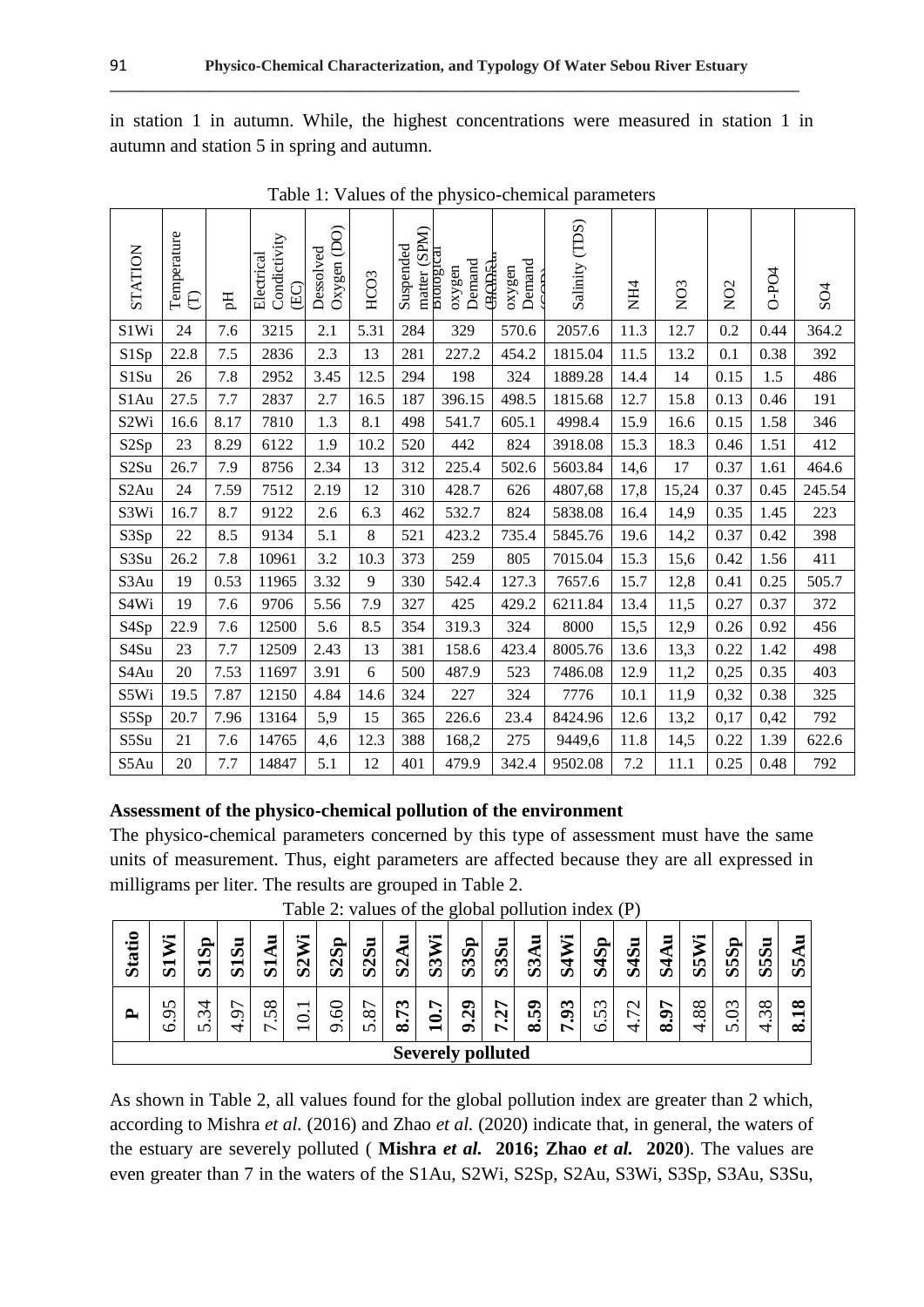S4Au, S4Wi, and S5Au survey waters. Thus, according to this list of water sample reading, stations S2 and S3 are the most polluted, in other words, it is the satiations most exposed to wastewater discharges (urban and industrial) from the city of Kenitra which are the most polluted. It should also be noted that this significant pollution concerns stations S4 and S5, both of which are downstream from stations S2 and S3; thus their position explains the importance of their degree of pollution. Also, the results show that even the waters of S1, which is a station located upstream of the wastewater discharges from the city of Kenitra, are polluted. Pollution of the estuary therefore even affects the upstream part of the wastewater discharges from the city of Kenitra.

Moreover, the results show that in the same station, the degree of water pollution can change from one season to the next. The S4 station could be an example. Indeed, the degree of water pollution at this station is lower in summer than in autumn, and the waters of the S2 are less polluted in summer than during other seasons. The quantitative and qualitative variation in the flow of the Sebou wadi and the wastewater discharged into the estuary could be the main cause.

## **Physico-chemical typology of estuary waters**

Principal Component Analysis: multivariate analysis factor analysis was carried out on 14 variables and 5 sampling stations to identify the variation in the quality of the water in the estuary. The values of the factor loads and the explained variance of the water quality parameters of this analysis are expressed in Table 3 and the graphic representation of the factor loads of the principal components is given by figure 2&3. The respective inertia percentages at three axes (C1, C2 and C3) are 32%, 25% and 14%, for a total of 71%.

| Variable          | PC <sub>1</sub> | PC <sub>2</sub> | PC <sub>3</sub> |
|-------------------|-----------------|-----------------|-----------------|
| T °C              | 0.077           | $-0.391$        | $-0.250$        |
| pH                | 0.285           | 0.249           | $-0.146$        |
| <b>CE</b>         | $-0.274$        | 0.366           | $-0.239$        |
| D <sub>O</sub>    | $-0.336$        | 0.184           | $-0.016$        |
| HCO <sub>3</sub>  | $-0.156$        | $-0.295$        | $-0.354$        |
| SPM               | 0.143           | 0.442           | $-0.081$        |
| BOD <sub>5</sub>  | 0.163           | 0.278           | 0.423           |
| <b>COD</b>        | 0.402           | 0.093           | $-0.006$        |
| <b>TDS</b>        | $-0.274$        | 0.366           | $-0.239$        |
| NH <sub>4</sub>   | 0.320           | 0.137           | $-0.045$        |
| NO <sub>3</sub>   | 0.364           | $-0.078$        | $-0.354$        |
| NO <sub>2</sub>   | 0.168           | 0.274           | $-0.159$        |
| $O-PO4$           | 0.223           | 0.025           | $-0.501$        |
| $SO_4^-$          | $-0.323$        | 0.117           | $-0.296$        |
| <b>Eigenvalue</b> | 4.50            | 3.51            | 1.95            |
| <b>Proportion</b> | 0.32            | 0.25            | 0.14            |
| <b>Cumulative</b> | 0.32            | 0.57            | 0.71            |

Table 3: Factor load values and explained variance of water quality parameters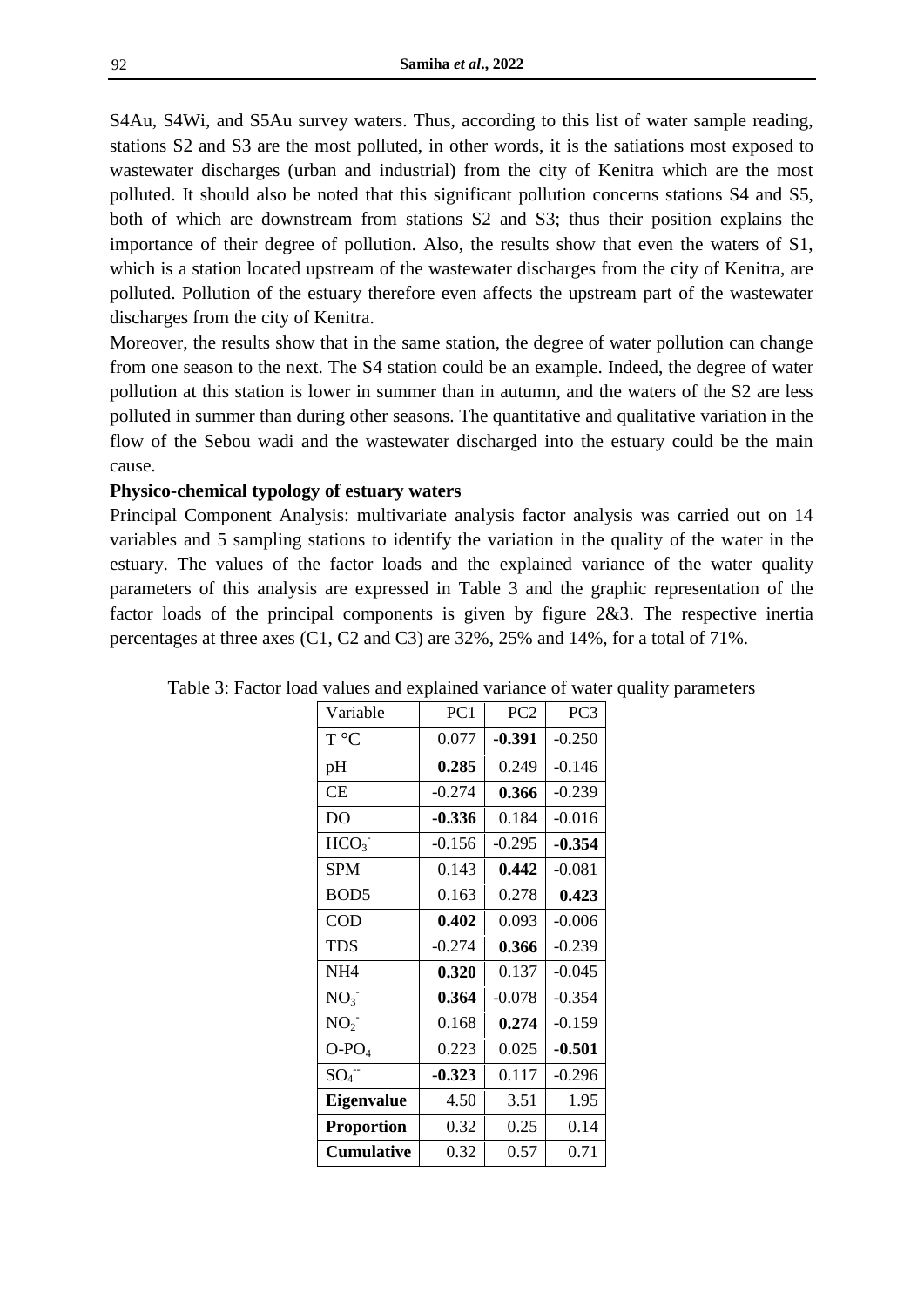Three components of the multivariate analysis group together 71% of the total variance. Component 1, representing 32% of the total variance, is positively correlated with the parameters pH, COD,  $NH_4^+$  and  $NO_3^-$ , and is negatively correlated with the concentrations of dissolved oxygen (DO) and those of  $SO_4^-$ . From the negative side to the positive side, the axis C1 therefore corresponds to a concentration gradient (or values) increasing for the first group of variables and decreasing for the second group of variables. For the C2 axis, it represents 25% of the total variance, it is positively correlated with values of EC, SPM, TDS and  $NO<sub>2</sub>$ , and is negatively correlated with temperature. The C2 axis therefore corresponds to a gradient of concentrations (or values) increasing for the first four variables and decreasing for temperature.

\_\_\_\_\_\_\_\_\_\_\_\_\_\_\_\_\_\_\_\_\_\_\_\_\_\_\_\_\_\_\_\_\_\_\_\_\_\_\_\_\_\_\_\_\_\_\_\_\_\_\_\_\_\_\_\_\_\_\_\_\_\_\_\_\_\_\_\_\_\_\_\_\_\_\_\_\_\_\_\_\_\_\_\_\_\_

Concerning the C3 axis, according to the results, it corresponds to an increasing gradient for the values of the BOD5 and decreasing for the orthophosphates  $(O-PO<sub>4</sub>)$  and  $HCO<sub>3</sub>$ .

#### **Typological of the physicochemical characteristics of the sampled water readings:**

The analysis of the projection of the readings on the planes C1xC2 (Figure 3) and C1xC3 (Figure 4) shows that:

## **a. Distribution of readings in the C1xC2 plane**

As shown in Figure 2, three groups of readings (G1, G2 and G3) are distinguished by their characteristics relating to the physicochemical parameters which contribute significantly in the components C1 and C2:

With respect to the physicochemical significance of the C1 axis, group G1 consists of readings with low pH and concentrations of COD,  $NH_4^+$  and  $NO_3^-$ , but the concentrations of dissolved oxygen and sulphates are high. Likewise, according to the physicochemical significance of component C2, these readings have low temperatures and high values of electrical conductivity (EC), suspended matter (SPM). This group is made up of the S3a readings (carried out in autumn in S3) and all the readings which were carried out in the different seasons in S4 and S5. Thus, for all seasons the water pollution of stations S4 and S5 and during the fall the water pollution is characterized by readings with pH and high concentrations of COD, NH4 and low NO3; but the concentrations of dissolved oxygen and sulphates are low.

• Related to the physico-chemical constitution of the C1 axis, the second group G2 is formed by water sample readings having physicochemical characteristics opposite to those of the readings of the G1 group, i.e. readings with low pH and COD concentrations, High NH4 and NO3. But as with the G1 readings, the G2 group water sample reading have low temperatures and high values of electrical conductivity, suspended matter (SPM). It should also be noted that this group includes the S3 water sample reading taken in winter, spring and summer and two readings taken in winter and spring in S2. Thus, during the period of our study, in S3 for the majority of the seasons and in winter and in spring for station S2, the pollution is a consequence of a mixture of discharges of the original wastewater.

ELSEVIER DOA

**IUCAT** 

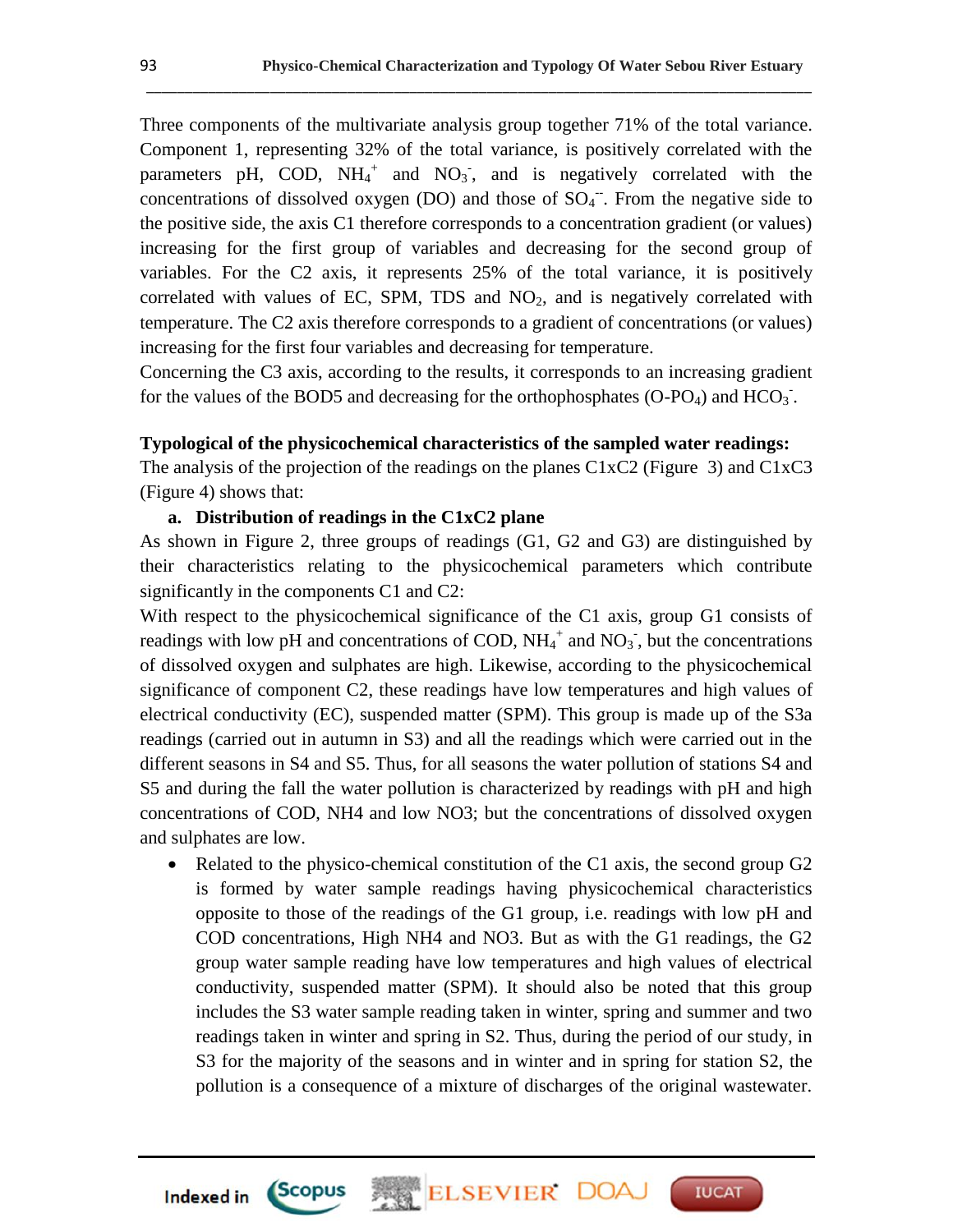Note that a pollution characterized by excessive concentrations or values of organic matter is a sign of eutrophication of the medium(**Meyer-Reil and Köster, 2000**).

 The third group G3 is made up of water sample readings having certain physicochemical characteristics intermediate between those of the G1 group readings and the characteristics of the G2 group readings, namely high concentrations of COD,  $NH_4^+$  and  $NO_3^-$ , and low concentrations of dissolved oxygen and sulphate. But, vis-à-vis the characteristics relating to the signification of the axis C2, unlike the water sample readings of groups G1 and G2, water is characterized by higher temperatures and lower values of electrical conductivity (EC), suspended matter  $(SPM)$ , salt (TDS) and nitrite  $(NO<sub>2</sub>)$ . Also of note, the G3 group brings together the readings of all seasons from station S1 and the summer and autumn readings of S2. All these readings show a lower degree of mineralization than those of the G1 and G2 groups.



Figure 2: Projection of the readings in the factorial plane C1xC2

#### **b. Distribution of readings in the C1XC3 plan**

As shown in Figure 3, three groups of water sample reading (G'1, G'2 and G'3) are distinguished by the characteristics relating to the physicochemical parameters which contribute significantly in the constitution of the C3 component. The G'1 group is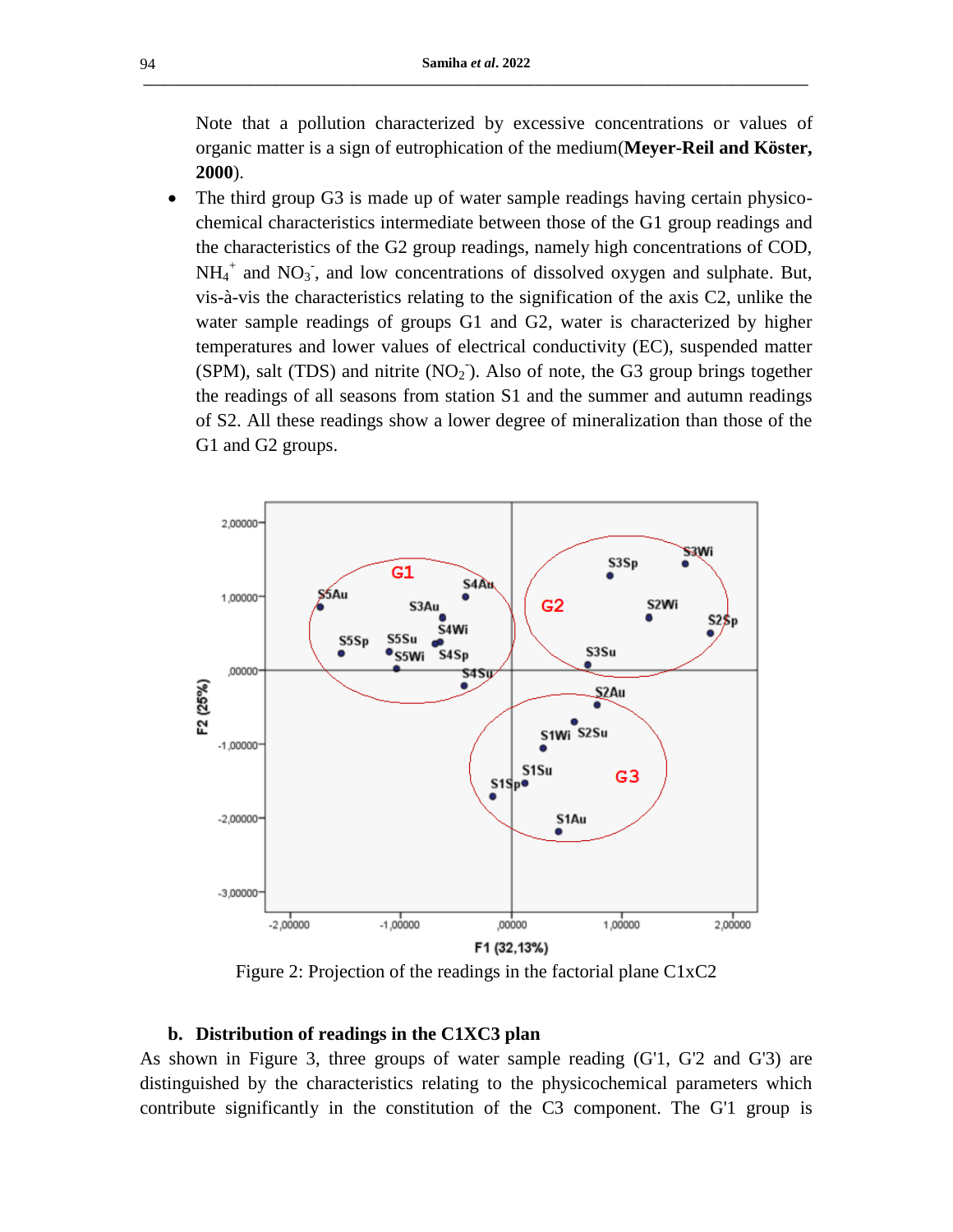reassuring in the readings characterized by higher BOD5 and lower concentrations of O-PO4 and HP3 than those of the readings that make up the G'3 group while the readings of the G'2 group are characterized by concentrations of BOD5, alkalinity and orthophosphates intermediate between those noted in the readings of the group of G'1 readings and those of the water sample reading constituting the G'3 group. Note that, for all the stations surveyed, the distribution of water sample readings according to groups G'1, G'2 and G'3 shows that in the concentrations of BOD5, the alkalinity and orthophosphates which change in importance d 'one season to another. The qualitative and quantitative change in the physico-chemical characteristics of wastewater and leaching water from the catchment area could be the main causes.

**\_\_\_\_\_\_\_\_\_\_\_\_\_\_\_\_\_\_\_\_\_\_\_\_\_\_\_\_\_\_\_\_\_\_\_\_\_\_\_\_\_\_\_\_\_\_\_\_\_\_\_\_\_\_\_\_\_\_\_\_\_\_\_\_\_\_\_\_\_\_\_\_\_\_\_\_\_\_\_\_\_\_\_\_\_\_**



Figure 3: Projection of the readings in the factorial plane C1xC3

Furthermore, the C1 axis, from the negative side of this axis to its positive side, is a pollution gradient of the estuary which results from both urban wastewater discharges and industrial wastewater. Indeed, a richness of the environment by nitrogenous matter and a factor of eutrophication (**Kän-man and Jönsson, 2001**), and indicates an organic pollution of the environment, the decrease in the level of dissolved oxygen in the water can be due to a degradation of this organic matter, and high pH and COD characterize biotope pollution by industrial wastewater ( **Jing** *et al.* **2020**). It should also be noted that the highest concentrations of sulphates in wastewater can have an anthropogenic origin, and be present in the water via industrial effluents and atmospheric deposits (**Quinn** *et al.*  **2007**). Axis 2, by its physic-chemical characteristics, can be interpreted as an axis representing an increasing gradient (from the negative side to the positive side of the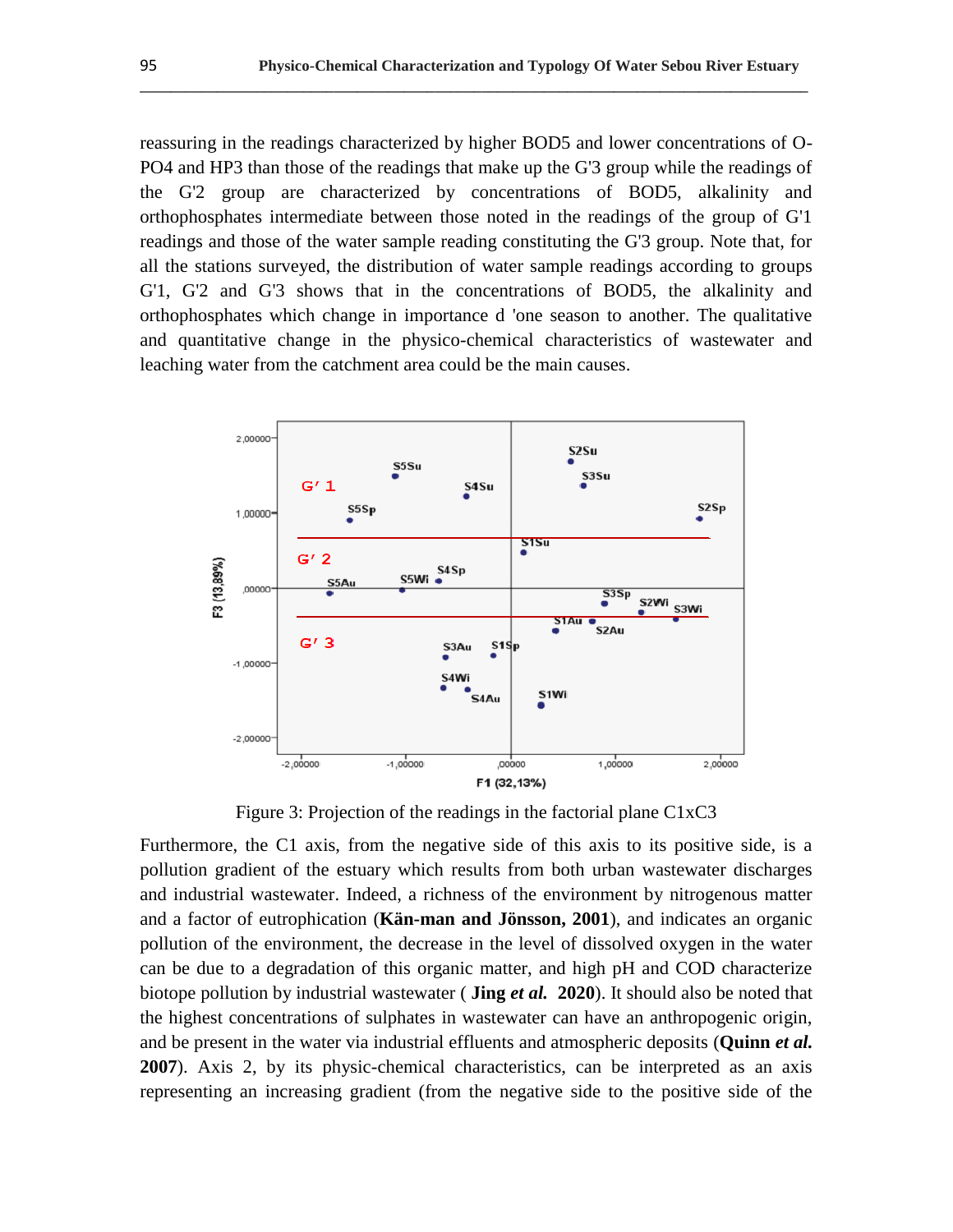axis) of mineral pollution and the degree of continentally in relation to the sea in fact, mineral pollution can be characterized by high values of conductivity (**Totsche** *et al.* **2007**), suspended solids content (**Petersen** *et al.* **2004**), and high salinity of water (**Pawlowicz, 2008**).

For the distribution of the readings made with respect to the levels of BOD5, orthophosphates and alkalinity, the main axis of this distribution (C3), from its negative side to its positive side, can be considered as the axis representing an increasing gradient of increasing pollution of multiple origins: agricultural, urban and industrial. Indeed, the presence of orthophosphates in water can come from the leaching water of agricultural fertilizers and the degradation of organic matter of urban or agricultural origin (**Nest** *et al***. 2016**), urban or industrial discharges for polyphosphates (**Hussain** *et al.* **2011**). Thus, it is the readings of group G'3 that are the most affected by this mixture of different types of pollution, namely the majority of the readings carried out in S1, S2 and S3.

For the meaning of the C3 component, three chemical variables are significantly involved in its constitution. On the positive side of this axis are the readings with high BOD5 and low alkalinity and concentrations of orthophosphates. However, the high values of BOD5 indicate significant bacterial activity in the medium. Likewise, an alkalinity and a low concentration of orthophosphate indicate a low degree of mineralization of the water (**Adande** *et al.* **2017**). Thus, for the readings located on the negative side of the C3 axis, the BOD5 are lower and the alkalinity and the concentrations of orthophosphates higher than those noted in the readings on the positive side of the C3 axis. Consequently, the fact of noting that, for the same station, the concentrations of BOD5, on one side and the concentrations of alkalinity and orthophosphates on the other side, change according to the seasons, this indicates that the importance of the activity and the degree of mineralization of the waters of this station change according to the seasons, and the quality and / or the quantity of polluting substances also change according to the seasons.

#### **CONCULSION**

The results show that the physico-chemical characteristics vary with the seasons, in other words the quantity of fresh water brought by the river to the estuary. Indeed, the variables whose concentration depends on the degree of dilution of the water of the estuary by the fresh water (water from the wadi Sbou and runoff water) showed low values in winters or in spring and high values in summer or fall. For example, electrical conductivity. On the contrary, other variables recorded high values during the rainy seasons such as the content of substances brought to the estuary by the water which comes from the leaching of the watershed feeding the river. For example, suspended matter and SO4 (polluting substance very present in fertilizers). It should also be noted that, for some stations, the variations in the physico-chemical characteristics of the water noted over time seem to be linked to the qualitative and quantitative variations in the wastewater discharges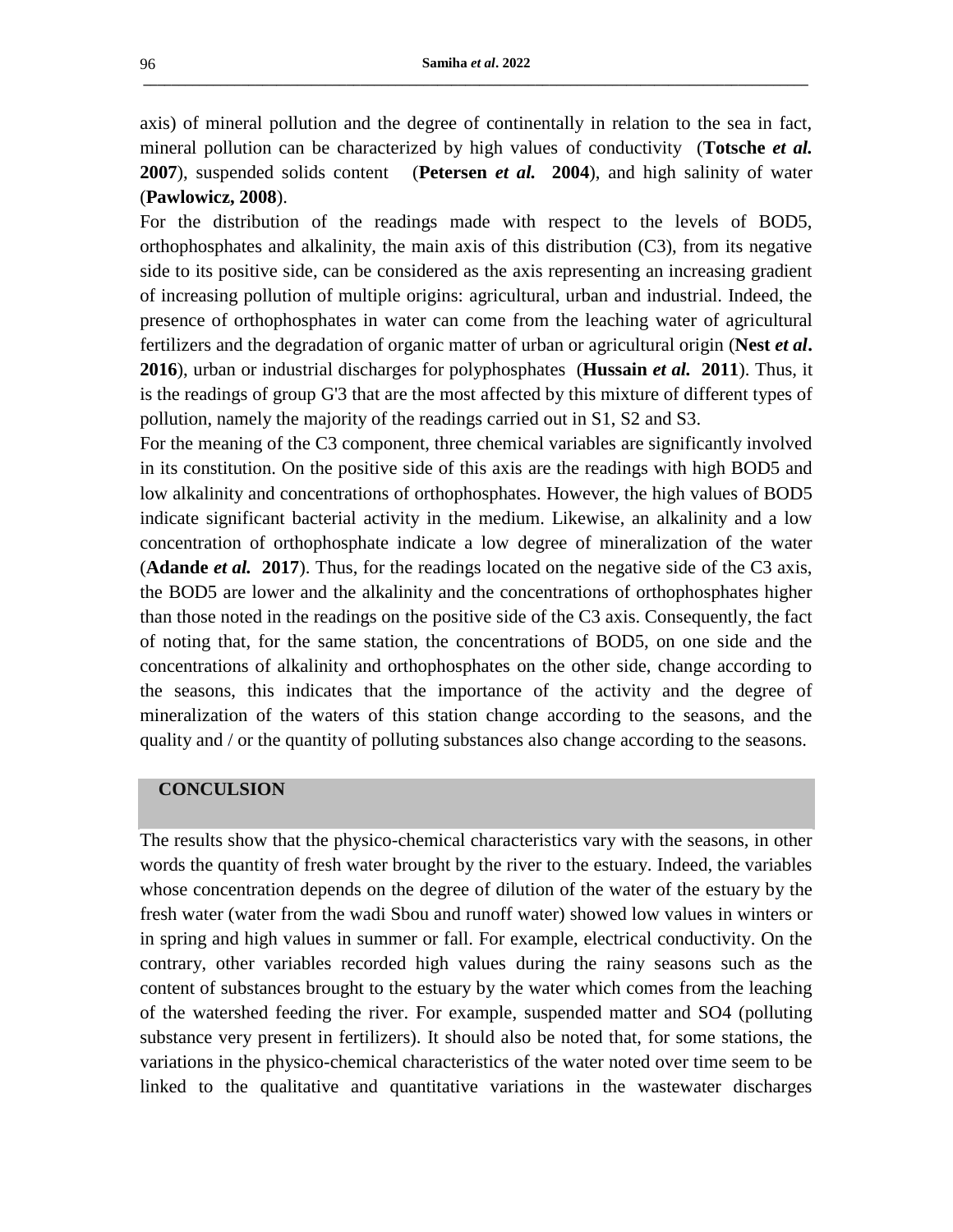discharged into the estuary. Moreover, the analysis of the water quality of the estuary by the global pollution index showed that, for all the water readings analyzed, classifies the estuary as a spatio-temporally severely polluted hydro system. Likewise, the typological analysis of the waters of the estuary differentiated three groups of readings G1, G2 and G3 according to the values of pH, dissolved oxygen, chemical demand for oxygen, NH4, NO3 and SO4, and in two groups G1-G2 and G3 according to temperature, electrical conductivity, suspended matter, salinity, and in three groups of readings G'1, G'2 and G'3 according to the content of the BOD5, alkalinity and sulfates readings.

**\_\_\_\_\_\_\_\_\_\_\_\_\_\_\_\_\_\_\_\_\_\_\_\_\_\_\_\_\_\_\_\_\_\_\_\_\_\_\_\_\_\_\_\_\_\_\_\_\_\_\_\_\_\_\_\_\_\_\_\_\_\_\_\_\_\_\_\_\_\_\_\_\_\_\_\_\_\_\_\_\_\_\_\_\_\_**

## **REFERENCES**

- Adande, R.; Bokossa, H.K.J.; Liady, M.N.D. and Fiogbé, E.D. (2017). Valorization of various sources of rabbit manure in agro-piscicultural system in Benin (West Africa): dynamics and effect of mineralization upon quality of fresh water. Int. J. Recycl. Org. Waste Agric., 6: 233–243.
- Borrego Flores, J.; Carro Flores, B.; Grande Gil, J.A.; Torre Sánchez, M.L. de la, Valente, T.M.F. and Santisteban Fernández, M. (2013). Control factors on the composition of superficial sediments in estuaries of the coast of Huelva (SW Spain): *Journal of Iberian Geology*., *39*(2) : 223-232.
- de Juan, S.; Thrush, S.F.; Hewitt, J.E.; Halliday, J. and Lohrer, A.M. (2014). Cumulative degradation in estuaries: contribution of individual species to community recovery. Mar. Ecol. Prog. Ser., 510: 25–38.
- El Blidi, S. and Fekhaoui, M. (2003). Hydrologie et dynamique marégraphique de l'estuaire du Sebou (Gharb, Maroc). Bull Inst Sci., 25: 57–65.
- Hughes, C.E.; Johansen, M.P.; Wilson, R.C.; Copplestone, D. and Batlle, J.V.I. (2014). Environmental impact of radiotracer studies: biota dose assessment., pp 199.
- Hussain, S.; Aziz, H.A.; Isa, M.H.; Ahmad, A.; Van Leeuwen, J.; Zou, L.; Beecham, S. and Umar, M. (2011). Orthophosphate removal from domestic wastewater using limestone and granular activated carbon. Desalination., 271: 265–272.
- Jing, G.; Ren, S.; Gao, Y.; Sun, W. and Gao, Z. (2020). Electrocoagulation: a promising method to treat and reuse mineral processing wastewater with high COD. Water, (12)2: 595
- Kän-man, E. and Jönsson, H. (2001). Including oxidisation of ammonia in the eutrophication impact category. Int. J. Life Cycle Assess., 6: 29–33.
- Kennish, M.J. (2002). Environmental threats and environmental future of estuaries. Environ. Conserv., 29: 78–107.
- Khan, M.B.; Masiol, M.; Hofer, A. and Pavoni, B. (2014). Harmful elements in estuarine and coastal systems, in: PHEs, Environment and Human Health. Springer, pp. 37–83.